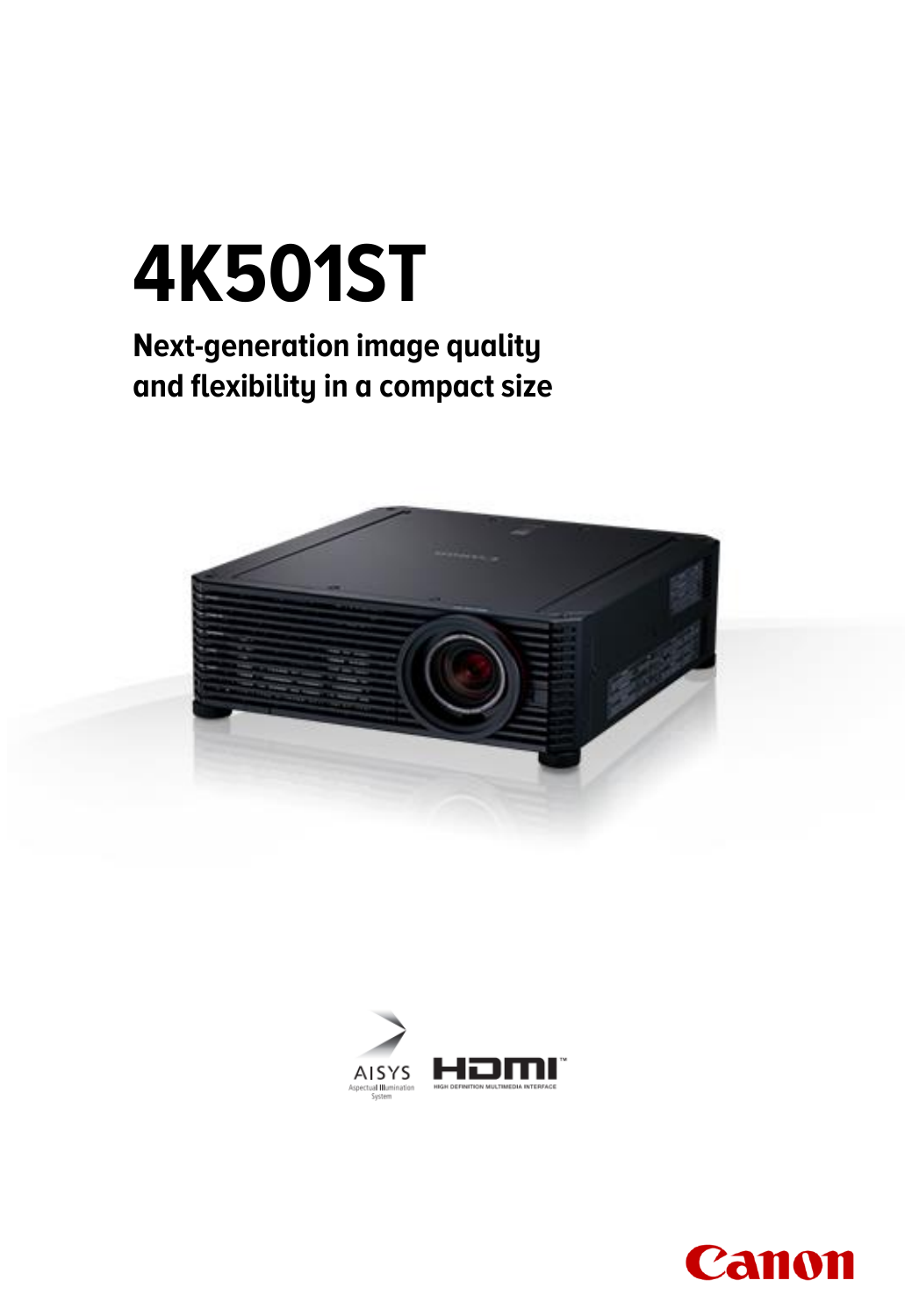## **Projector Highlights 4K501ST**

#### **4K Model With a High-Definition, 4096 x 2400 LCOS Panel**

Outstanding projection resolution of up to 4096 x 2400 is possible, using three 0.76 inch liquid crystal on silicon (LCOS) panels in conjunction with dual high performance image processors and a new 4K-compatible wide zoom lens.

#### **Bright Yet Compact**

Projects images at a bright 5,000 lumens but is also compact, at 470 x 533.5 x 175 mm (18.5 x 6.9 x 21.0 in., W x D x H).

#### **Supports Fully Digital Input**

Compatible with HDMI 2.0 (HDCP 2.2), the projector enables 4K projection (up to 4096 x 2160 at 60 Hz) via a single HDMI cable when connected to equipment such as a Blu-ray player/recorder. 4K projection from multiple input terminals — two for HDMI and four for DVI — is also supported, using a multiinput feature.

#### **Peripheral Focus Adjustment**

Image focus can be adjusted on the edges of the screen, enabling use in dome projection.

#### **Edge Blending**

Blend the overlapping edges of images from multiple projectors to make the overall image more seamless.

#### **High-Precision Image Registration**

Precise correction of red, green, or blue misalignment in different areas of the screen is possible by colour and area.

#### **Superior Video Viewing Experience**

Refinements in motion blur reduction make video projection more enjoyable to watch.

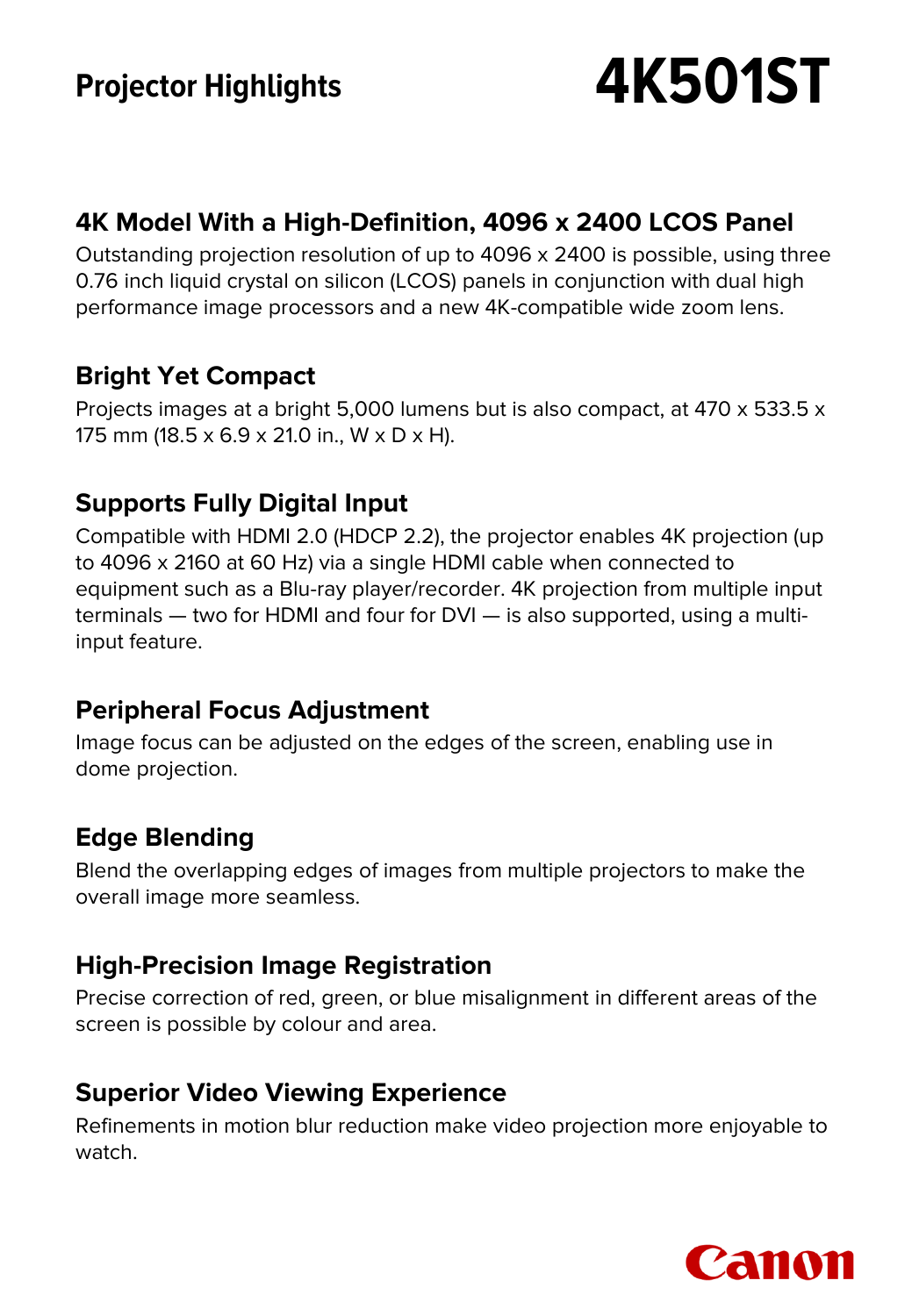## **Technical Specifications**

| <b>Model</b>            |                                  | <b>XEED 4K501ST</b>                                                     |
|-------------------------|----------------------------------|-------------------------------------------------------------------------|
|                         | Type                             | 4K-LCOS reflective LCD display                                          |
| Panel                   | Size and Number                  | 0.76" diagonal, 3 panels                                                |
|                         | <b>Aspect Ratio</b>              | approx.17:10 (128:75)                                                   |
|                         | Native Resolution                | 4096 x 2400 (4K), 9830400 pixels                                        |
| Optics                  | Optical system                   | Dichroic mirror & PBS colour separation-                                |
|                         |                                  | combination system                                                      |
|                         |                                  | 250-NSHA. 400W / 300W (Power saver                                      |
|                         | Lamp Type                        | mode)                                                                   |
|                         | Lamp Life                        | 3000 hr / 4000 hr (Power saver mode)                                    |
|                         | Lens F Number and Focal Length   | F2.6; f=17.2 - 22.3mm                                                   |
|                         | Zoom Magnification and Control   | 1.3x motorised                                                          |
|                         | Focus Control                    | Motorised                                                               |
|                         |                                  | Vertical: +/-60%, motorised (ratio -1:11 $^{\circ}$ 11:-1)              |
|                         | lLens Shift                      | Horizontal: +/-10%, motorised (ratio 4:6 $\degree$ 6:4)                 |
|                         | <b>Brightness</b>                | 5000 lumens (3750 lumens in Power saver                                 |
|                         |                                  | mode)                                                                   |
|                         | <b>Brightness Uniformity</b>     | 88%                                                                     |
|                         | Contrast Ratio                   | 3000:01:00                                                              |
|                         | Projection Distance Coverage     | 0.9m - 17.7m (2.2m - 2.9m for 100" image)                               |
|                         | Screen Size                      | 40" - 600"                                                              |
|                         | <b>Projection Ratio</b>          | 1.0:1 - 1.3:1                                                           |
|                         | Keystone Correction Range        | Vertical: +/-20°                                                        |
|                         |                                  | Horizontal: +/-20°                                                      |
|                         | DVI (Single) Compatibility       | 640x480, 800x600, 1280x720, 1024x768,                                   |
| lmage and<br>laudio     |                                  | 1366x768, 1440x900, 1280x1024, 1920x1080,                               |
|                         |                                  | 2048x1080, 2560x1080, 1920x1200,                                        |
|                         |                                  | 2048x1200, 2560x1440, 3840x2160 (24-                                    |
|                         |                                  | 30Hz), 4096x2160 (24-30Hz; EDID not                                     |
|                         |                                  | supported)                                                              |
|                         | DVI 1x2                          | 2560x1080, 2560x1440,2560x1600,                                         |
|                         |                                  | 3840x2160 (24-30Hz), 4096x2160 (24-30Hz)                                |
|                         | DVI 2x2                          | 3840x2160, 4096x2160, 4096x2304*,<br>3200x2400*, 3840x2400*, 4096x2400* |
|                         |                                  | 3840x2160, 4096x2160, 4096x2304*,                                       |
|                         | DVI 1x4                          | 3840x2400*, 4096x2400*                                                  |
|                         | HDMI (single)                    | 640x480, 720x480, 720x576, 800x600,                                     |
|                         |                                  | 1280x720, 1024x768, 1366x768, 1440x900,                                 |
|                         |                                  | 1280x1024, 1920x1080, 2048x1080,                                        |
|                         |                                  | 2560x1080, 1920x1200, 2048x1200,                                        |
|                         |                                  | 2560x1440, 2560x1600, 3840x2160,                                        |
|                         |                                  | 4096x2160                                                               |
|                         | HDMI 1x2                         | 1280x480, 1440x480, 1440x576, 2560x720,                                 |
|                         |                                  | 3840x1080, 2560x1600, 3840x2160,                                        |
|                         |                                  | 4096x2160, 3200x2400*, 3840x2400*(EDID                                  |
|                         |                                  | not supported)                                                          |
|                         | Built-in Speaker                 | 5.0W, Monaural                                                          |
| Ports and<br>connectors | Digital RGB Input                | $DVI-D \times 4$                                                        |
|                         | Digital Video and Audio Input    | HDMI 2.0 x 2                                                            |
|                         | Audio Input                      | 3.5mm stereo mini-jack                                                  |
|                         | Audio Output                     | 3.5mm stereo mini-jack (variable level)                                 |
|                         | USB Port (Firmware only)         | USB Type A                                                              |
|                         | Service Port / Projector Control | Mini D-Sub 9-pin, RS232C                                                |
|                         | Network Port                     | RJ-45 (1000BASE-T / 100BASE-TX / 10BASE-                                |
|                         |                                  | T)                                                                      |
|                         | Wired Remote Control             | 3.5mm stereo mini-jack                                                  |